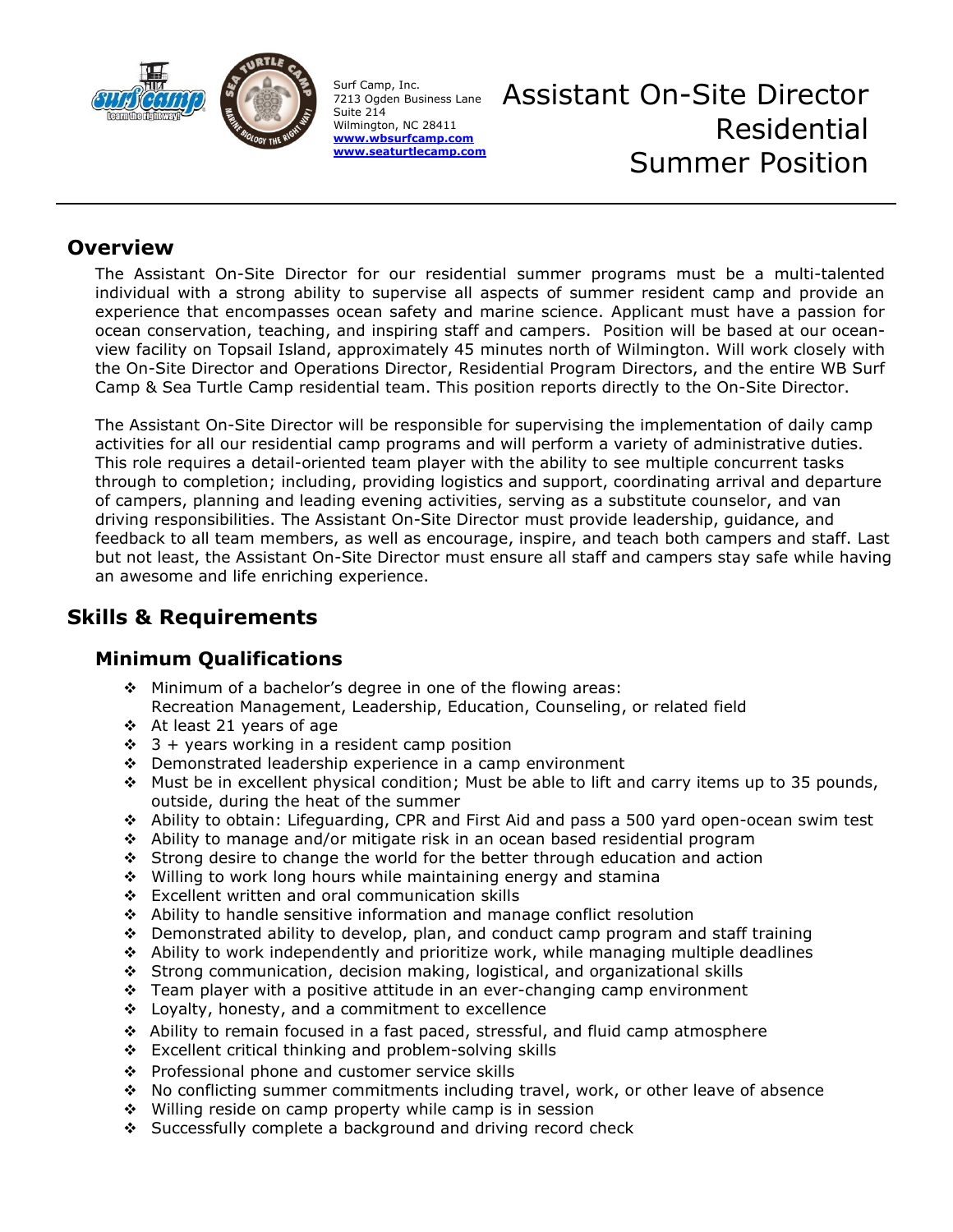#### **Desired Skills**

- ❖ Master's in psychology, counseling, recreation, or education or related field
- ❖ Wilderness First Responder Certification or higher
- ❖ Experience in marine science, environmental education, surfing or related fields
- ❖ Familiarity with local marine ecosystems and organisms
- ❖ Environmental education certification or teaching credential
- ❖ Competency marketing, utilizing social media platforms

#### **Responsibilities and Duties**

During the summer months, we operate overnight surfing and marine science camps for youth ages 9-18, varying in length from 6 days up to 2 weeks. Activities primarily take place on Topsail Island. This position is responsible for supporting approximately 30 staff working as unit leaders, marine educators, camp counselors, surf instructors, lifeguards, and kitchen staff in conjunction with the On-Site Director. The Assistant On-Site Director may be required to live in camper housing and supervise campers overnight on an as needed basis.

Individual must maintain a strong skill set in the following areas: organization, punctuality, problem solving, taking initiative, as well as have a solid attention to detail. These skills are crucial in order for you to provide the best possible experience for each camper. This position will be required work on weekends and holidays, though there is some time off during the week to recharge.

Staff responsibilities are listed below but may not be limited to this list:

- ❖ Support all on-site staff, including, unit leaders, counselors, instructors, and kitchen staff
- ❖ Help manage the implementation of day-to-day activities, meals, and transportation
- ❖ Assist On-Site Director with administrative tasks
- ❖ Help conduct regular drills of emergency procedures, including, fire drill and lost camper drill
- ❖ Assist in leading staff in-service trainings throughout the summer season
- ❖ Maintain, oversee, and operate the camp store
- ❖ Develop programs, schedules, and procedures for rainy day camp operation
- ❖ Maintain clean and organized camp facilities. Ensure daily and post-session cleaning is completed; including all camp facilities (daily) and vehicles at the end of each camp session.
- ❖ Assist with proper camp check-in and check-out on Topsail Island and/or proper pick-up and drop-off at the Wilmington International Airport
- ❖ Conduct check-ins with staff, as needed, to review pertinent camper issues, logistics, and schedule changes
- ❖ Make quick decisions throughout the day based on weather and wave conditions
- ❖ Practice open communication with the team and address any issues immediately.
- ❖ Be a liaison between the staff and the On-Site Director and Program Directors.
- ❖ Ensure ongoing supply and equipment inventory is conducted through the camp season
- ❖ Ensure all supplies are organized and repair or request replacements as needed
- ❖ Put camper needs before your own; get to know each camper and make them feel welcome and accepted.
- ❖ Serve as a positive role model for staff and campers and display maturity, responsibility, flexibility, and sound judgment.
- ❖ Oversee safety; ensure camp policies and procedures are consistently followed.
- ❖ Safely transport staff and campers in 15 passenger vans and pick-up camp supplies as needed
- ❖ Follow proper Emergency Procedures when necessary.
- ❖ Clearly understand company goals, high safety standards, and mission. Continuously work to professionally promote the organization's mission and achieve its goals.
- ❖ Be knowledgeable of Surf Camp, Inc. as a company, as well as our diversity of programs.
- ❖ Foster a strong relationship between our company and the Karen Beasley Sea Turtle Rescue and Rehabilitation Center.
- ❖ Attend all scheduled meetings with leadership teams